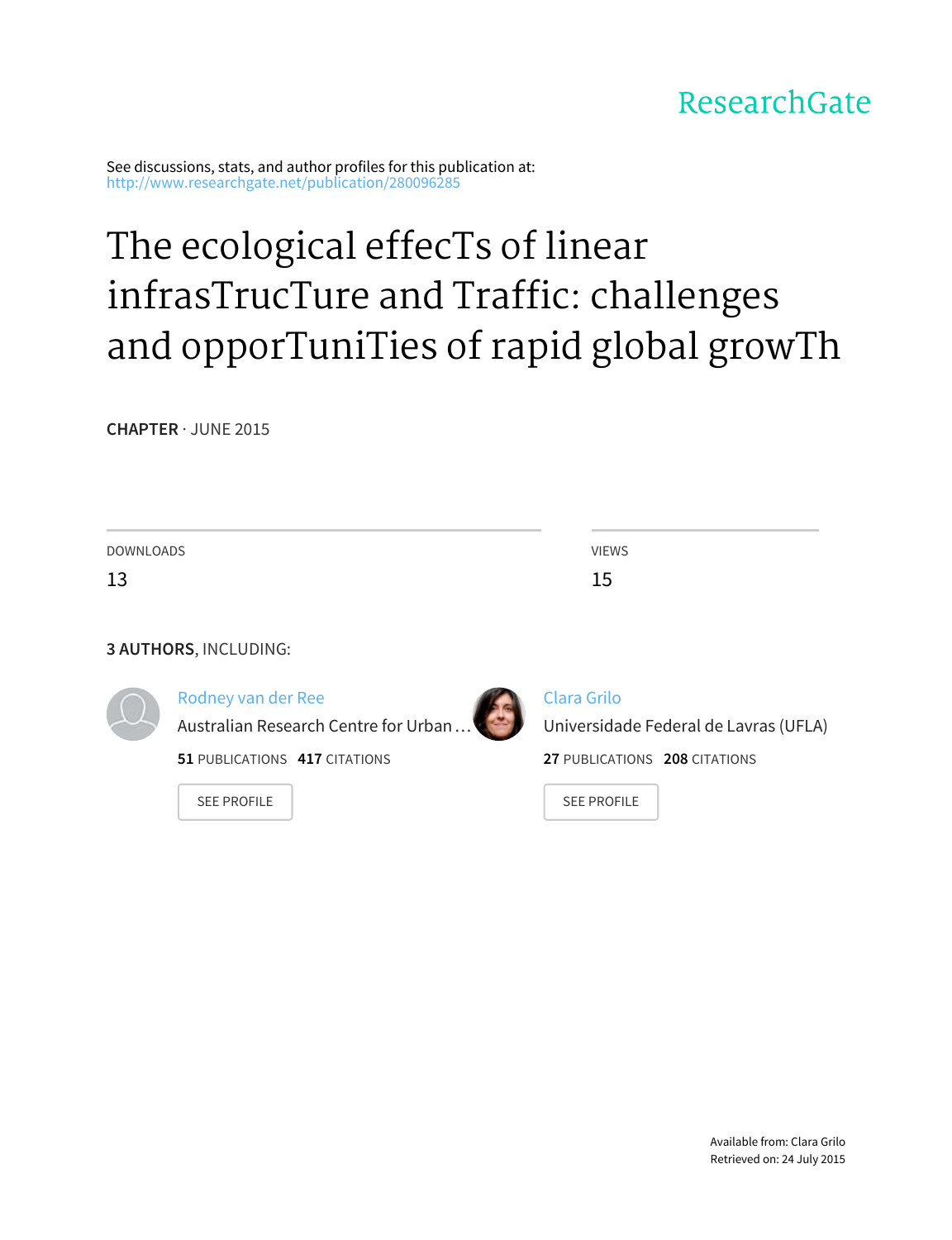# The Ecological Effects of Linear Infrastructure and Traffic: Challenges and Opportunities of Rapid Global Growth

# *Rodney van der Ree1, Daniel J. Smith2 and Clara Grilo3*

1Australian Research Centre for Urban Ecology, Royal Botanic Gardens Melbourne, and School of BioSciences, The University of Melbourne, Melbourne, Victoria, Australia 2Department of Biology, University of Central Florida, Orlando, FL, USA 3Departamento de Biologia & CESAM, Universidade de Aveiro, Aveiro, Portugal

# **SUMMARY**

Roads, railways and utility easements are integral components of human society, allowing for the safe and efficient transport of people and goods. There are few places on earth that are not currently traversed or impacted by the vast networks of linear infrastructure. The ecological impacts of linear infrastructure and vehicles are numerous, diverse and, in most cases, deleterious. Recognition and amelioration of these impacts is becoming widespread around the world, and new roads and other linear infrastructure are increasingly planned to avoid high‐quality areas and designed to minimise or mitigate the deleterious effects. Importantly, the negative effects of the existing infrastructure are also being reduced during routine maintenance and upgrade projects, as well as targeted retrofits to fix specific problem areas.

*Handbook of Road Ecology*, First Edition. Edited by Rodney van der Ree, Daniel J. Smith and Clara Grilo.

© 2015 John Wiley & Sons, Ltd. Published 2015 by John Wiley & Sons, Ltd.

Companion website: www.wiley.com\go\vanderree\roadecology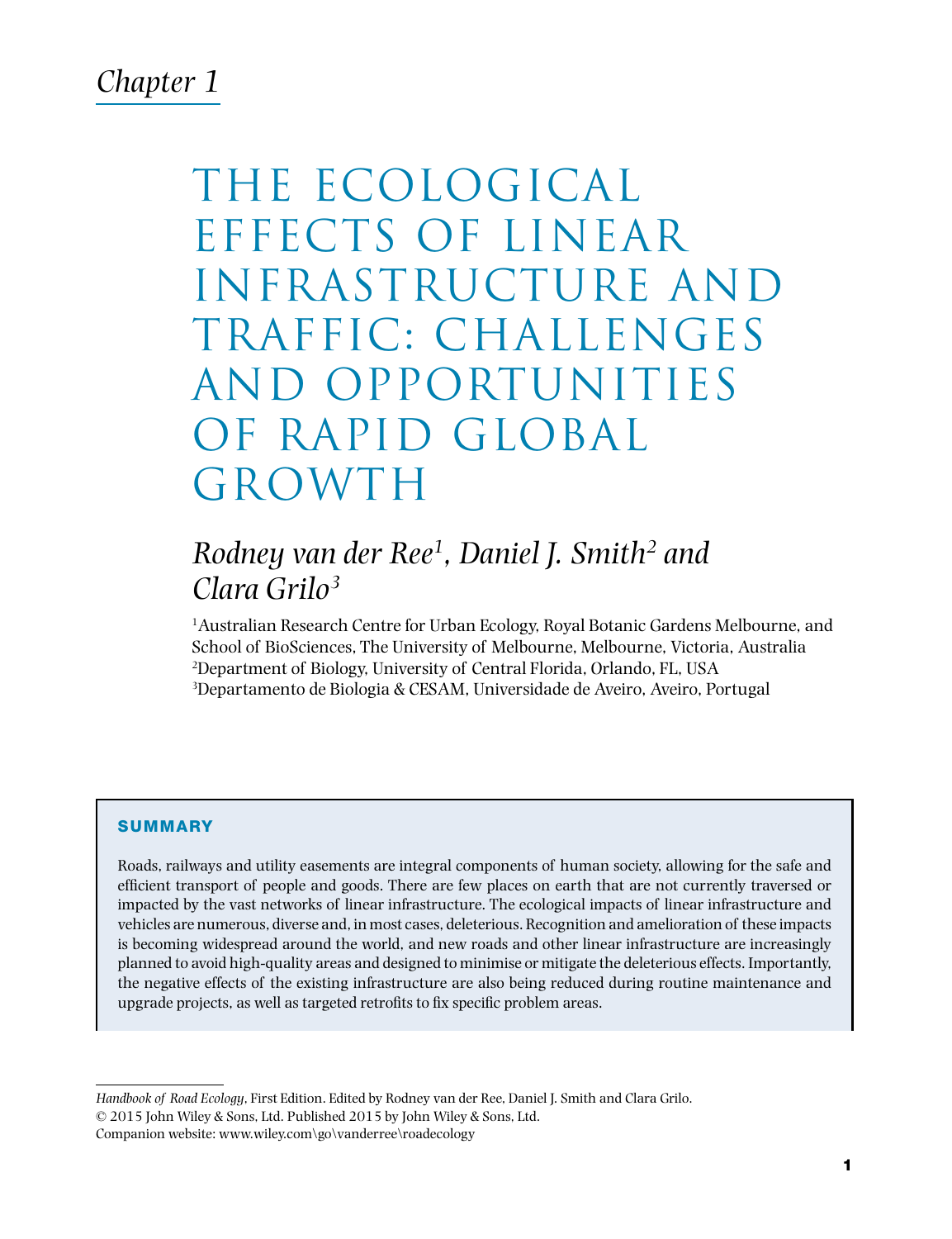**1.1** Global road length, number of vehicles and rate of per capita travel are high and predicted to increase significantly over the next few decades.

**1.2** The 'road-effect zone' is a useful conceptual framework to quantify the negative ecological and environmental impacts of roads and traffic.

**1.3** The effects of roads and traffic on wildlife are numerous, varied and typically deleterious.

**1.4** The density and configuration of road networks are important considerations in road planning.

**1.5** The costs to society of wildlife-vehicle collisions can be high.

**1.6** The strategies of avoidance, minimisation, mitigation and offsetting are increasingly being adopted around the world – but it must be recognised that some impacts are unavoidable and unmitigable.

**1.7** Road ecology is an applied science which underpins the quantification and mitigation of road impacts.

The global rates of road construction and private vehicle ownership as well as travel demand will continue to rise for the foreseeable future, including at a rapid rate in many developing countries. The challenge currently facing society is to build a more efficient transportation system that facilitates economic growth and development, reduces environmental impacts and protects biodiversity and ecosystem functions. The legacy of the decisions we make today and the roads and railways we construct tomorrow will be with us for many years to come.

### **INTRODUCTION**

Since ancient times, trails and roads have connected settlements and facilitated the movement of goods and people around the world. The Appian Way (over 500km long), built in the second and third centuries BC in Italy for military and trade purposes, was one of the first improved (hard‐surfaced) highways. Portions of this road still remain today, a testament to the high‐ quality engineering and construction practices of the Roman Empire and the importance of roads to human society. Up until the early 1900s, the majority of the roads linking cities and towns were mostly unimproved, and paving with brick, concrete or asphalt only became common when mass production of vehicles began and the demand for better quality roads and more efficient routes increased. Depression‐era public work programs designed to provide employment opportunities and stimulate economies also facilitated a significant increase in paved roads. Today, road construction is still an important driver of economic growth, both during construction and for its long‐term effects. Roads are now conspicuous components of almost all landscapes globally, and set to expand even further into the future (Lesson 1.1).

Transportation infrastructure and roads, in particular, are pivotal to economic and social development by

providing access to markets, places of employment, businesses, health and family care, leisure activities and education. Governments and international development banks see the construction of new roads and improvement of existing roads as priorities to improve livelihoods. However, the benefits of improved access vary regionally and by road type (e.g. Fan & Chan‐ Kang 2005), and not all rural road projects result equally in increased agricultural productivity and/or poverty reduction (Laurance et al. 2014; Chapter 2), and in some cases the costs outweigh the benefits. Once built, roads are nearly permanent elements in the landscape, and the wrong road (e.g. motorway/expressway vs. unpaved road) in the wrong place (e.g. roadless wilderness vs. agricultural landscape) can have long‐term consequences for both society and the environment. Planning and impact assessment processes must properly account for all the costs, benefits and environmental impacts to ensure that the future road network is as sustainable as possible, particularly in regions where the rate of road construction is currently high or set to increase (see Chapter 5).

The broad aim of this chapter is to provide the necessary background and context for the many topics covered in this book. While primarily focused on roads and vehicles, the lessons in this chapter and book can be applied to all types of linear infrastructure.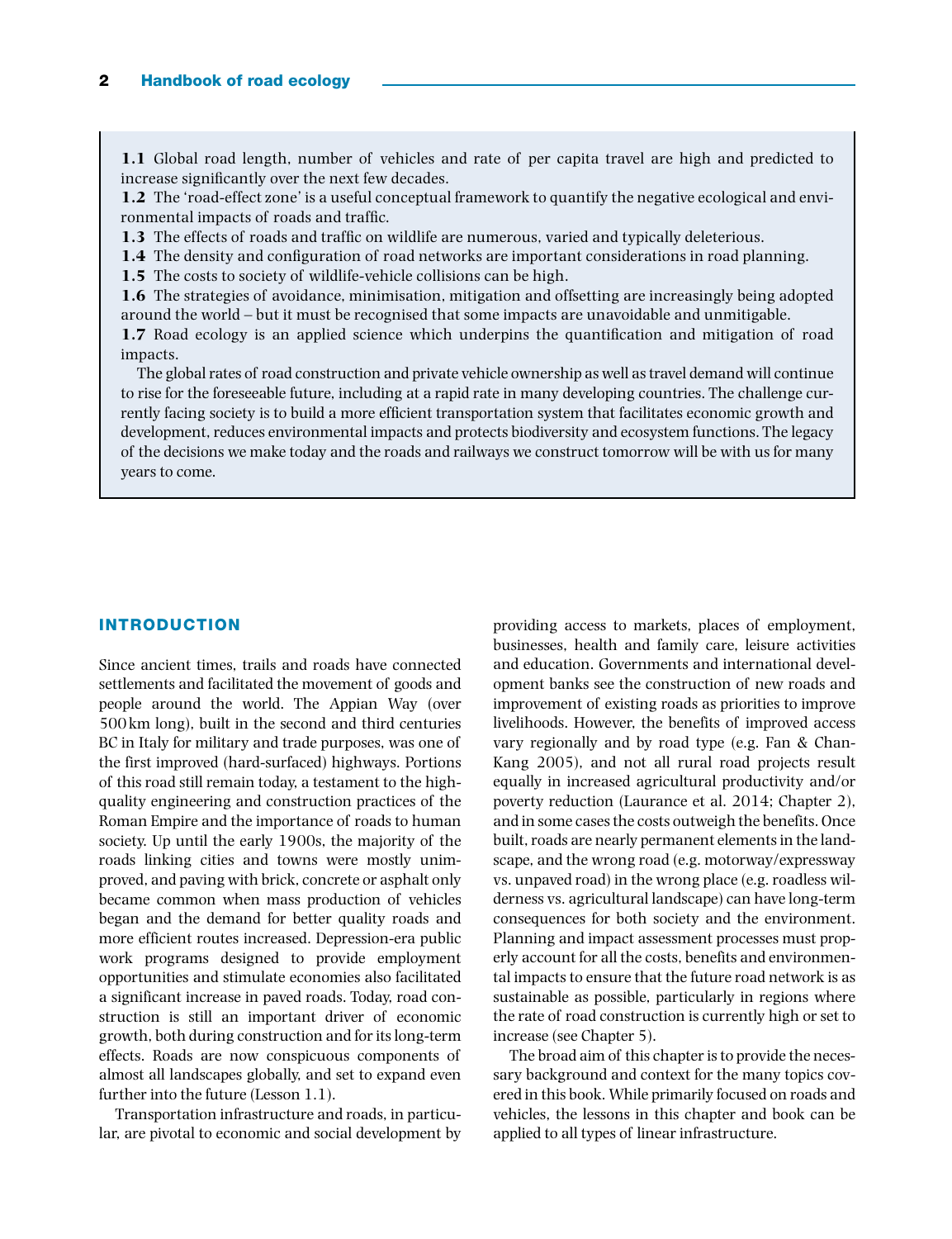### **LESSONS**

# 1.1 Global road length, number of vehicles and rate of per capita travel are high and predicted to increase significantly over the next few decades

The total length of paved and unpaved roads on earth currently exceeds 64 million km; enough for 83 round-trips to the moon (CIA 2013). Roads dominate most landscapes worldwide – for example, 83% of the continental United States is now within 1 km of the nearest road of any type (Riitters & Wickham 2003). There is approximately 5 million km of road across the 27 countries of the European Union (EFR 2011). The emerging economies of China, India and Brazil are already among the top five countries in road length (4.1, 4.7 and 1.6 millions km, respectively) (CIA 2013) and they have ambitious plans to further increase the capacity of their transportation networks (Chapters 50, 52 and 57). Globally, an additional 25 million lane‐kilometre of paved road are to be built by 2050, 90% of which will be in non‐ Organisation for Economic Co-operation and Development (OECD) countries (Dulac 2013). The 870 million vehicles around the world in 2009 are expected to more than double by 2050 to between 1.7 and 2.8 billion (WEC 2011; Meyer et al. 2012). The majority of these cars will still be in developed countries (with a 33% increase from 2000 to 2050), even though non‐OECD countries will have a five‐fold increase in vehicles by 2050 (Fulton & Eads 2004). In 2000, the total vehicular travel worldwide was estimated at 32 trillion passenger kilometre per year (up from 2.8 trillion in 1950), and by 2050 is predicted to be 105 trillion passenger kilometre per year, of which about 42% will be by car, the remainder by bus, rail and air (Schafer & Victor 2000).

The predictions of growth in road length, per capita travel and car ownership are based on models with a range of assumptions and will ultimately be influenced by fuel availability and pricing, climate change limits, a desire for increased mobility and other technological, economic, environmental and social priorities and constraints. While the magnitude of the predictions may be debated, all models predict a massive increase in the number of vehicles, road length and travel distances. The challenge for society is to acknowledge this potential rate of growth and decide (i) if it is necessary or desired; (ii) where it should occur; (iii) the preferred mode of transport (e.g. cars,

high-speed trains or air travel); and (iv) the design and management of the transport network (e.g. road design and type of mitigation). Importantly, the impacts and solutions proposed in this book and the wider road ecology literature are based on the scale and extent of the current road network. The predictions of growth, even if only partially correct, require urgent and effective actions now.

# 1.2 The 'road‐effect zone' is a useful conceptual framework to quantify the negative ecological and environmental impacts of roads and traffic

The 'road‐effect zone' is defined as the area over which the ecological effects of roads and traffic extend into the adjacent landscape (Forman & Deblinger 2000), including noise, light and chemical pollution; disturbance effects; and habitat modification (Fig. 1.1). The size of the road‐effect zone is determined by the characteristics of the (i) road (width, surface type, elevation relative to adjacent landscape); (ii) traffic (volume, speed); (iii) adjacent landscape (topography, hydrography, vegetation type, habitat quality); (iv) prevailing wind speed and direction; and (v) species traits and their sensitivity to the impact. Road effects have been observed many hundreds to thousands of metres from the road itself (Reijnen et al. 1995; Forman & Deblinger 2000; Boarman & Sazaki 2006; Eigenbrod et al. 2009; Benítez‐López et al. 2010; Shanley & Pyare 2011). The impacts are usually greatest closer to the road and either diminish gradually with increasing distance from the road or exhibit thresholds with steep changes in responses (Eigenbrod et al. 2009). The road‐effect zone is a useful approach to quantify and mitigate the negative effects of roads and traffic because it helps regional planners calculate the extent of the area impacted by existing roads (e.g. 15–22% of continental United States) (Forman 2000) or likely to be impacted by proposed roads (e.g. Williams et al. 2001).

# 1.3 The effects of roads and traffic on wildlife are numerous, varied and typically deleterious

Roads and traffic can significantly affect individual wildlife, populations and communities, and landscapes (Figs 1.1 and 1.2). These impacts can begin during construction and may continue as long as the road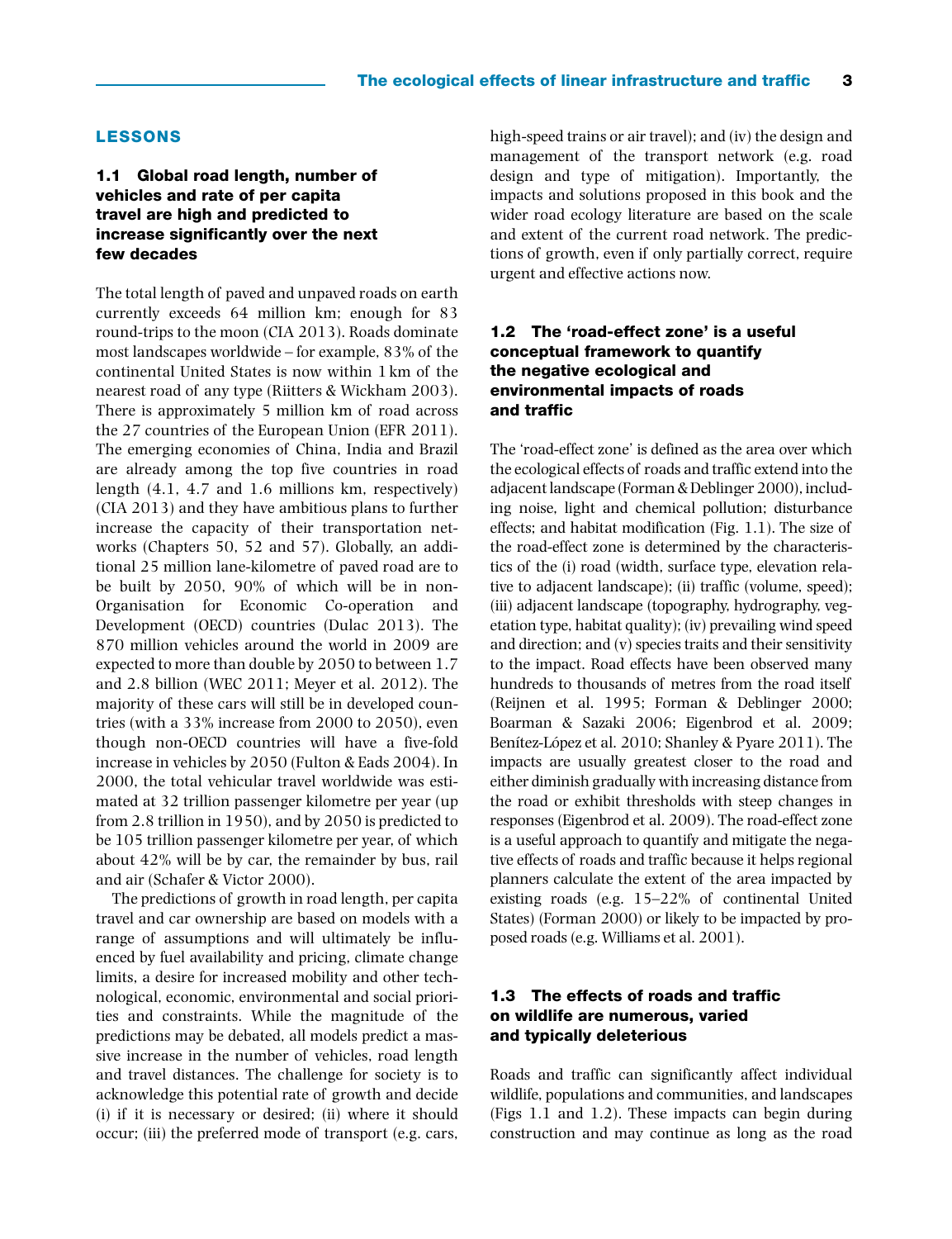

Figure 1.1 The road-effect zone, showing the area over which the ecological impacts of roads and traffic extend. The size of the road‐effect zone is affected by a range of parameters – here we show four: (1) vegetation type; (2) direction of flows such as wind and water; (3) topography; and (4) road and traffic characteristics. The relative size of the road-effect zone for each parameter is illustrative only and not indicative; for example, the road‐effect zone is not necessarily three times larger in flat than mountainous terrain. Source: Photograph by Zoe Metherell. Reproduced with permission of Zoe Metherell.

remains operational or until the impacts are mitigated. The majority of impacts are typically deleterious, and if severe enough, can reduce the size of populations of wildlife, with a concomitant increase in the risk of local extinction. These impacts are summarised here, and expanded on in subsequent chapters:

• **Habitat loss**: The construction and expansion of transportation corridors results in the clearing of

vegetation and a loss of habitat at and adjacent to the road (Figs 1.2 and 2.1). Roads attract people and encourage further development, often resulting in further clearing of vegetation after road construction. Indirect loss of habitat also occurs through degradation, and this can exceed the amount of habitat directly cleared for the road. • **Habitat degradation**: Due to a range of interacting biotic and abiotic effects, habitat quality often declines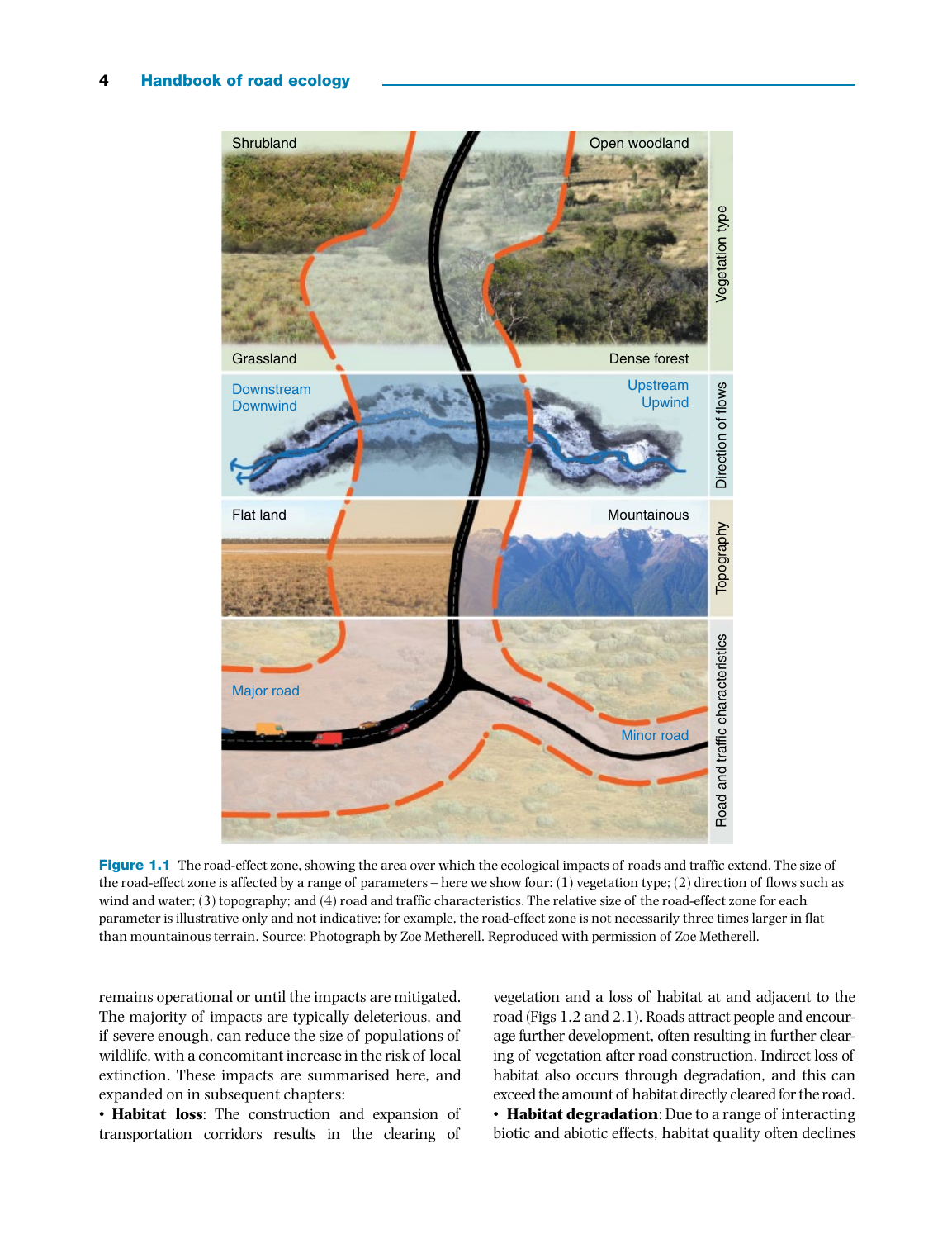

Figure 1.2 Impacts of roads on individual wildlife, populations and ecosystems. Habitat is lost to build the road and habitat adjacent to the road is degraded. The most obvious impact of roads and traffic on wildlife is mortality due to Wildlife-vehicle collisions WVC (A). Some species are attracted to resources (e.g. carrion, spilled grain or heat for basking) on the road or roadside (B) which, depending on the animals ability to avoid traffic, may result in death due to WVC (C). The barrier or filter effect reduces the movement of animals across the road and a proportion of individuals that attempt to cross are killed due to WVC (D) and some make it across (E), while others are deterred from crossing by the road (F) or degraded roadside habitat (G). Other species actively avoid the road or degraded habitat (H). By contrast, some species use the roadside vegetation as habitat and/or as a corridor for movement (I). Source: Illustration by Zoe Metherell. Reproduced with permission of Zoe Metherell.

adjacent to linear infrastructure. For example, the abrupt edges along linear clearings modify microclimatic conditions and encourage weed invasion, and specialist 'habitat interior' species of plants and animals are often outcompeted by 'edge‐adapted' generalist species. Edge effects are particularly pronounced in tropical ecosystems (Chapter 49).

• **Barrier or filter to movement**: The creation of gaps in habitat can prevent or restrict the movement of wildlife that avoid clearings, and the noise, light, and chemical pollution and disturbance from vehicles will exacerbate these effects. Road width, whether it is paved or unpaved, and traffic volume affect the severity of the barrier effect (Riley et al. 2006) and species‐ specific thresholds exist. The type of movement affected varies, including (i) individuals' daily access to important resources; (ii) seasonal migrations of entire populations; and (iii) once‐in‐a‐lifetime dispersal events, all of which can have significant consequences for individual survival, gene flow and population persistence.

• **Wildlife mortality** due to wildlife-vehicle collisions or WVC: Animals that attempt to cross roads or are attracted to the road surface have an increased risk of being involved in WVC and being killed or injured (e.g. Figs 26.2A, 32.2, 32.3, 33.1, 35.1, 38.2).

• **Avoidance**: Some species of wildlife avoid the road‐ effect zone due to traffic disturbance and/or habitat degradation, resulting in a reduction of habitat or a barrier to movement.

• **Attraction**: Roads and roadsides can attract some species by providing resources or enhanced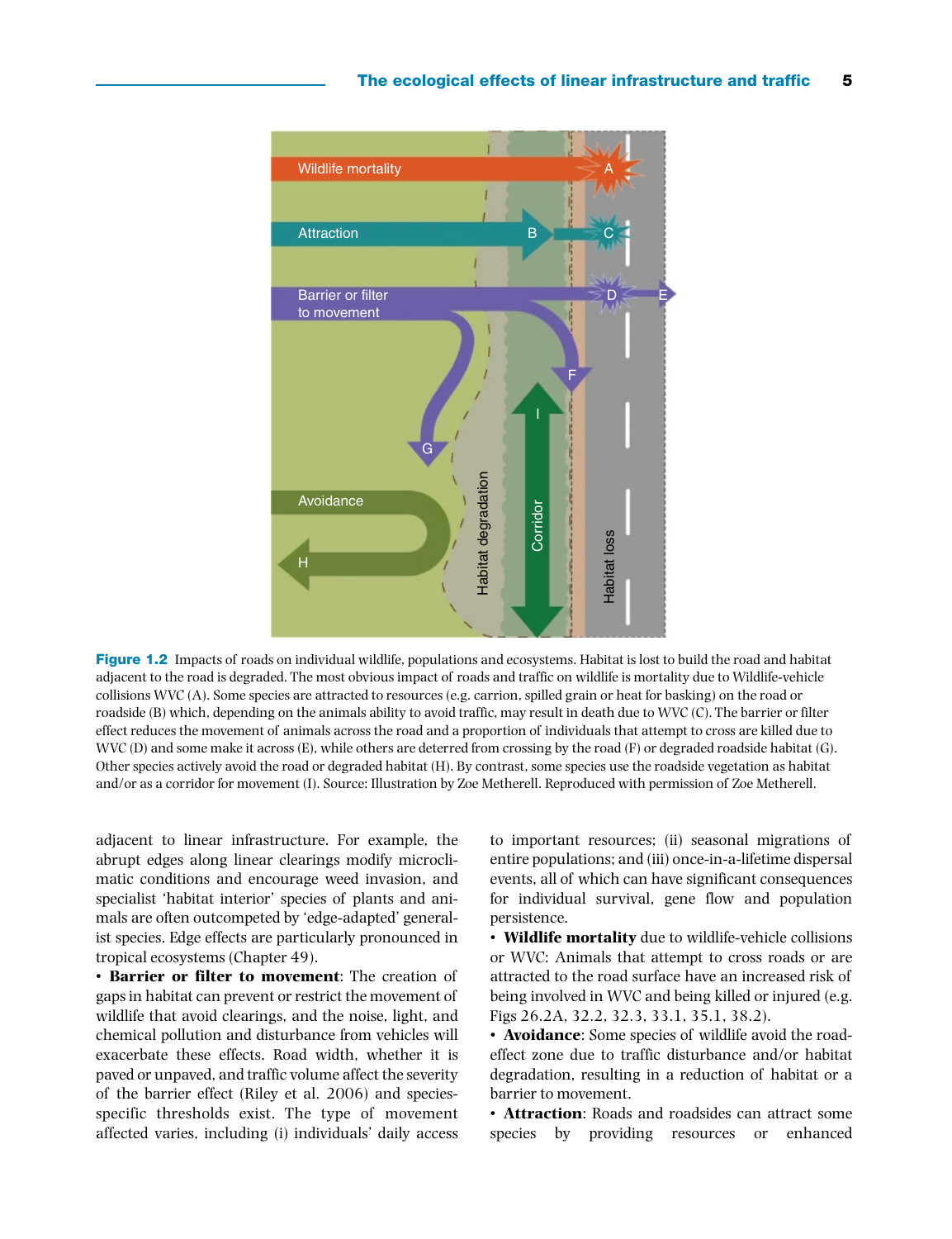opportunities. For example, reptiles may bask on the warm surface of the road, herbivores may forage on the enhanced plant growth on roadsides and scavengers can be attracted to feed on roadkill (e.g. Figs 26.2B, 26.3A, 26.4, 46.6).

• **Habitat and/or corridor for movement**: In some highly modified landscapes, roadside strips can provide the majority of habitat for wildlife (e.g. Fig. 46.3). Many adaptable species of wildlife, including invasive species (Seabrook & Dettmann 1996), use the cleared roadways and railways to efficiently move around the landscape (Fig. 26.3B).

The nature and severity of these effects vary among species because of their different morphological, ecological and behavioural traits. Importantly, most effects rarely operate in isolation (e.g. Farji‐Brener & Ghermadi 2008), and many act synergistically. For example, animals that avoid roads have low rates of mortality due to WVC because they rarely attempt to cross, but barrier to movement effects may be high, potentially subdividing the population into smaller sub‐populations. This arrangement is often called a metapopulation  $-$  a set of discrete populations of the same species occurring within the same area that exchange individuals through dispersal, migration or human‐assisted movement (after Hanski & Simberloff 1997). The persistence of the metapopulation depends on the number and size of the sub‐populations and the level of connectivity among them, and the risk of extinction increases as sub‐populations become fewer, smaller and/or less connected. Species that are attracted to roads may suffer high rates of mortality due to WVC if they are unable to avoid oncoming vehicles, or conversely, low rates of mortality if they avoid oncoming vehicles (e.g. low‐mobility species such as amphibians versus high‐mobility species such as scavenging carnivores).

A recent review demonstrated that roads and traffic have had detectable population-level effects by reducing the size or density of populations near roads for many species (Fahrig & Rytwinski 2009; Chapter 28). These included frogs and toads (Fahrig et al. 1995; Hels & Buchwald 2001), salamanders (Gibbs & Shriver 2005), turtles (Steen & Gibbs 2004), birds (Erritzoe et al. 2003), European hares (Roedenbeck & Voser 2008), badgers (Clarke et al. 1998), bobcats and coyotes (Riley et al. 2006), Iberian lynx (Ferreras et al. 1992) and bighorn sheep (Epps et al. 2005). Roads and traffic can also alter population structure by affecting specific groups of animals, resulting in populations with skewed age or sex ratios (e.g. Aresco 2005; Nafus et al. 2013). These impacts are of particular concern when roads pass through protected areas or ranges of rare and threatened species or sever access to important breeding areas.

### 1.4 The density and configuration of road networks are important considerations in road planning

The density and configuration of the road network across the landscape are important drivers of the scale and intensity of road impacts on wildlife. Road density is a measure of the abundance of roads within a region, and is measured as the length of road per unit area. Thresholds in road density have been identified for populations of a number of species, including gray wolves in the Great Lakes region, USA which generally avoided landscapes when road density exceeded approximately 0.6km per km2 (Thiel 1985). The configuration of the network describes how roads and other linear infrastructure are arranged – such as bundled together or spread out across the landscape. Road networks are typically (i) rectangular/block/grid patterns that decrease in density from urban to rural areas; (ii) radial spokes and concentric rings that form around a city or other central feature; or (iii) linear configuration typically following natural features in the landscape. Road configuration has an enormous bearing on the scale of road impacts across the landscape, and bundling them together and having fewer roads with higher traffic volume is almost always preferred to having them spread out (Jaeger et al. 2006; Rhodes et al. 2014; Chapter 3).

#### 1.5 The costs to society of wildlife-vehicle collisions can be high

The cost to society of WVC with large animals is high, primarily from human injury and loss of life, as well as costs associated with damage and repair of vehicles. There are approximately two million WVC with large mammals in the United States every year, injuring 29,000 people and killing 200 more (Conover et al. 1995), and there were an estimated 500,000 WVC with ungulates in Europe during 1995 (Groot Bruinderink & Hazebroek 1996). The likely rates of collisions are undoubtedly much higher because (i) collisions resulting in minor or negligible damage remain unreported, and (ii) the cause of single‐vehicle collisions with roadside objects (e.g. trees) that result in human death may be due to swerving to avoid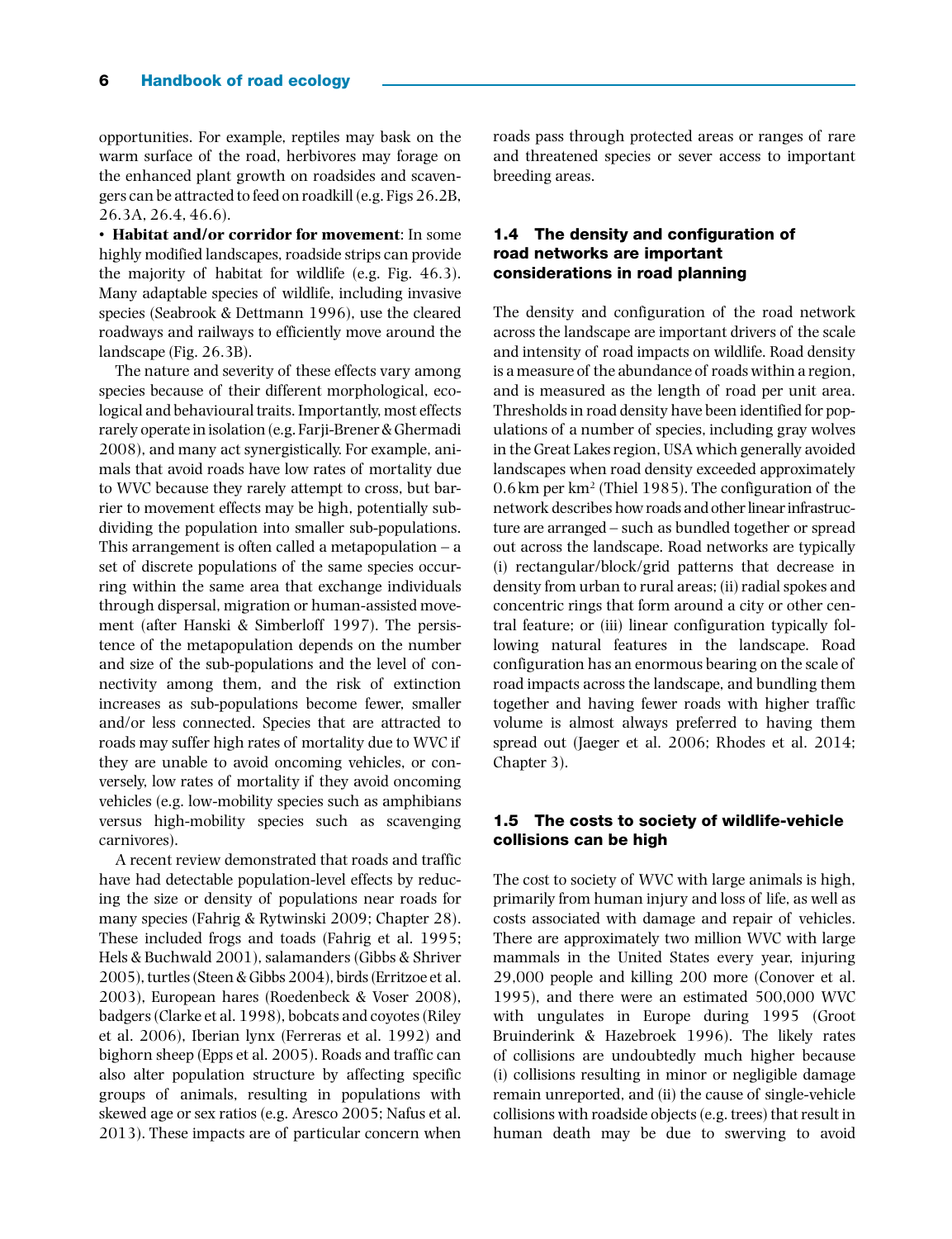collisions with wildlife, which remain unreported. The death of wildlife due to WVC will also reduce the size of animal populations, which in some regions are an important source of food for people or income via tourism or hunting. Reduced populations of other species due to WVC may also impact people if such species are important pollinators or perform other critical ecosystem services (e.g. insectivorous bats and birds that help control populations of mosquitoes and other flying insect pests).

# 1.6 The strategies of avoidance, minimisation, mitigation and offsetting are increasingly being adopted around the world – but it must be recognised that some impacts are unavoidable and unmitigable

The impacts of roads and traffic have been recognised globally as significant threats to the persistence of species and functioning of healthy ecosystems. The principles of the hierarchy of avoiding, minimising, mitigating and offsetting these impacts have also been widely adopted and increasingly practised (Chapter 7). Many governments and communities around the world have accepted the challenge and additional cost of building an efficient transportation network that is safe for wildlife and people. In some regions, priority has shifted to retrofitting the existing network to reduce its impacts on biodiversity. The global proliferation of numerous professional networks (Chapter 61) and non‐government organisations with the intent to improve best-practice road mitigation and the membership that includes planners, designers, regulators, ecologists and engineering/construction firms is a testament to this.

However, not all impacts can be fully mitigated, and not all mitigation measures are equally effective. For example, it is difficult and likely impossible in some locations to control the effects of human activities after roads are built, such as increased land clearing and development, the migration and movement of people, and increased hunting or poaching (Chapters 2 and 51). Similarly, the inclusion of mitigation measures in a proposed road project does not automatically mean that all effects have been mitigated and the project should proceed. For example, the likelihood of crossing structures effectively permitting the annual migration of hundreds of thousands of mammals in the Serengeti is extremely low (Chapter 56). Therefore, it is essential to include a 'no‐road' option when ranking different route options during the planning of new roads or expansion of existing roads in remote and/or intact ecosystems (Selva et al. 2011; Chapter 3).

### 1.7 Road ecology is an applied science which underpins the quantification and mitigation of road impacts

The accurate quantification and effective mitigation of road impacts relies on scientifically rigorous research and monitoring (Chapter 10). The first published road ecology studies reported rates of WVC, the most visible ecological effect of roads and traffic (e.g. Stoner 1925; DeVos 1949; Fitch 1949). As road networks expanded and traffic volumes increased in the latter half of the 20th century, research began to focus on quantifying and reducing rates of WVC with large herbivores to save human lives and reduce societal costs. More recently, attention has expanded to include smaller species and encompass a range of biological and ecological parameters such as species distribution, abundance, reproductive rate, behaviour and dispersal (e.g. Legagneux & Ducatez 2013). There have also been recent calls to understand effects at larger spatial and temporal scales and to focus on populations, communities of species and ecosystems (van der Ree et al. 2011). However, quantifying the full breadth of impacts and the effectiveness of mitigation measures as well as reporting practical issues associated with road planning and management are still scarce in research findings (Roedenbeck et al. 2007). Consequently, a large proportion of published road ecology studies appear to have little influence on road planning and design. In moving forward, road agencies should recognise and support good‐quality research, scientists and practitioners should collaborate more effectively and researchers should ask applied questions that provide relevant information which road agencies need (Chapter 10).

#### **CONCLUSIONS**

The global network of roads, railways, artificial waterways, trails and utility easements is extensive in its length and spread. The total number of vehicles in use is escalating and already difficult to comprehend, and the total distances travelled annually even more so. However, these statistics are to be dwarfed over the next 20–40 years, even if the predictions in growth of road length, number of vehicles and travel distances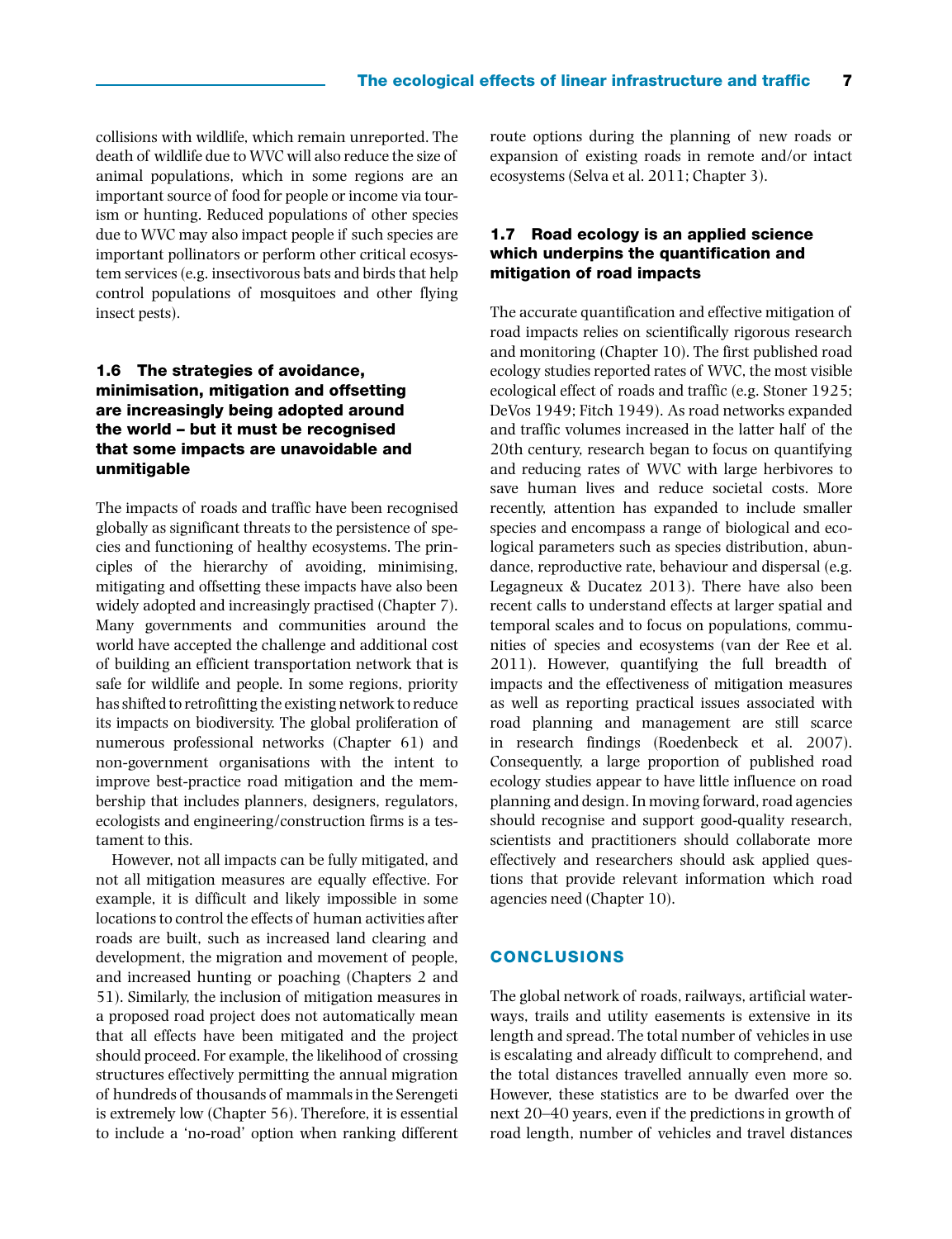#### 8 Handbook of road ecology

are only partially met. The impacts of linear infrastructure and vehicles on many species and ecosystems are sufficiently well known to allow the development of effective strategies to avoid, minimise, mitigate and offset most negative effects. The challenge facing society is to identify and retrofit the worst parts of the existing network and build and manage a network for tomorrow that is as good for biodiversity as it is for people.

# Further Reading

- Beckman et al. (2010): An edited volume focussing on North America that aims to collate and integrate information and approaches from various disciplines, as well as a series of case studies that demonstrate effective innovations in planning and mitigation.
- Benítez‐López et al. (2010): A meta‐analysis of almost 50 studies, demonstrating that populations of many species of wildlife declined in close proximity to infrastructure, including up to about 1km for birds and 5km for mammals.
- Forman et al. (2003): A seminal and comprehensive review and introduction to the field of road ecology, encompassing ecological concepts, planning, wildlife and vegetation, and pollution.
- van der Ree et al. (2011): The introduction to a special issue of the open access journal, *Ecology and Society*, which contains 17 articles focussed on the 'Effects of roads and traffic on wildlife populations and landscape function' (http:// www.ecologyandsociety.org/issues/view.php/feature/41).

#### **REFERENCES**

- Aresco, M. J. 2005. The effect of sex-specific terrestrial movements and roads on the sex ratio of freshwater turtles. Biological Conservation **123**:37–44.
- Beckman, J. P., A. P. Clevenger, M. P. Huijser and J. A. Hilty, editors. 2010. Safe passages: highways, wildlife and habitat connectivity. Island Press, Washington, DC.
- Benítez‐López, A., R. Alkemade and P. A. Verweij. 2010. The impacts of roads and other infrastructure on mammal and bird populations: a meta‐analysis. Biological Conservation **143**:1307–1316.
- Boarman, W. I. and M. Sazaki. 2006. A highway's road‐effect zone for desert tortoises (*Gopherus agassizii*). Journal of Arid Environments **65**:94–101.
- Central Intelligence Agency (CIA). 2013. The world fact book 2013–14. CIA, Washington, DC. Available from https:// www.cia.gov/library/publications/the‐world‐factbook/ fields/2085.html#xx (accessed 17 September 2014).
- Clarke, G. P., P. C. L. White and S. Harris. 1998. Effects of roads on badger *Meles meles* populations in south‐west England. Biological Conservation **86**:117–124.
- Conover, M. R., W. C. Pitt, K. K. Kessler, T. J. DuBow and W. A. Sanborn. 1995. Review of human injuries, illnesses, and economic losses caused by wildlife in the United States. Wildlife Society Bulletin **23**:407–414.
- DeVos, A. 1949. Timber wolves (*Canis Lupus Lycaon*) killed by cars on Ontario highways. Journal of Mammalogy **30**:197.
- Dulac, J. 2013. Global land transport infrastructure requirements: estimating road and railway infrastructure capacity and costs to 2050. International Energy Agency, Paris.
- Eigenbrod, F., S. Hecnar and L. Fahrig. 2009. Quantifying the road‐effect zone: threshold effects of a motorway on anuran populations in Ontario, Canada. Ecology and Society **14**:24.
- Epps, C. W., P. J. Palsboll, J. D. Wehausen, G. K. Roderick, R. R. Ramey and D. R. McCullough. 2005. Highways block gene flow and cause a rapid decline in genetic diversity of desert bighorn sheep. Ecology Letters **8**:1029–1038.
- Erritzoe, J., T. D. Mazgajski and Ł. Rejt. 2003. Bird casualties on European roads – a review. Acta Ornithologica **38**:77–93.
- European Union Road Federation (EFR). 2011. European road statistics handbook 2011. ERF, Brussels.
- Fahrig, L., J. H. Pedlar, S. E. Pope, P. D. Taylor and J. F. Wegner. 1995. Effect of road traffic on amphibian density. Biological Conservation **73**:177–182.
- Fahrig, L. and T. Rytwinski. 2009. Effects of roads on animal abundance: an empirical review and synthesis. Ecology and Society **14**:21.
- Fan, S. and C. Chan-Kang. 2005. Road development, economic growth, and poverty reduction in China. Research report 138. International Food Policy Research Institute, Washington, DC.
- Farji-Brener, A. G. and L. Ghermadi. 2008. Leaf-cutting ant nests near roads increase fitness of exotic plant species in natural protected areas. Proceedings of the Royal Society B **275**:1431–1440.
- Ferreras, P., J. J. Aldama, J. F. Beltrán and M. Delibes. 1992. Rates and causes of mortality in a fragmented population of Iberian lynx *Felis pardina* Temminck, 1824. Biological Conservation **61**:197–202.
- Fitch, H. S. 1949. Road counts of snakes in western Louisiana. Herpetologica **5**:87–90.
- Forman, R. T. T. 2000. Estimate of the area affected ecologically by the road system in the United States. Conservation Biology **14**:31–35.
- Forman, R. T. T. and R. D. Deblinger. 2000. The ecological road‐effect zone of a Massachusetts (USA) suburban highway. Conservation Biology **14**:36–46.
- Forman, R. T. T., D. Sperling, J. A. Bissonette, A. P. Clevenger, C. D. Cutshall, V. H. Dale, L. Fahrig, R. France, C. R. Goldman, K. Heanue, J. A. Jones, F. J. Swanson, T. Turrentine, and T. C. Winter. 2003. Road ecology. Science and solutions. Island Press, Washington, DC.
- Fulton, L. and G. Eads. 2004. IEA/SMP model documentation and reference case projections. World Business Council for Sustainable Development, Geneva.
- Gibbs, J. P. and W. G. Shriver. 2005. Can road mortality limit populations of pool‐breeding amphibians? Wetlands Ecology and Management **13**:281–289.